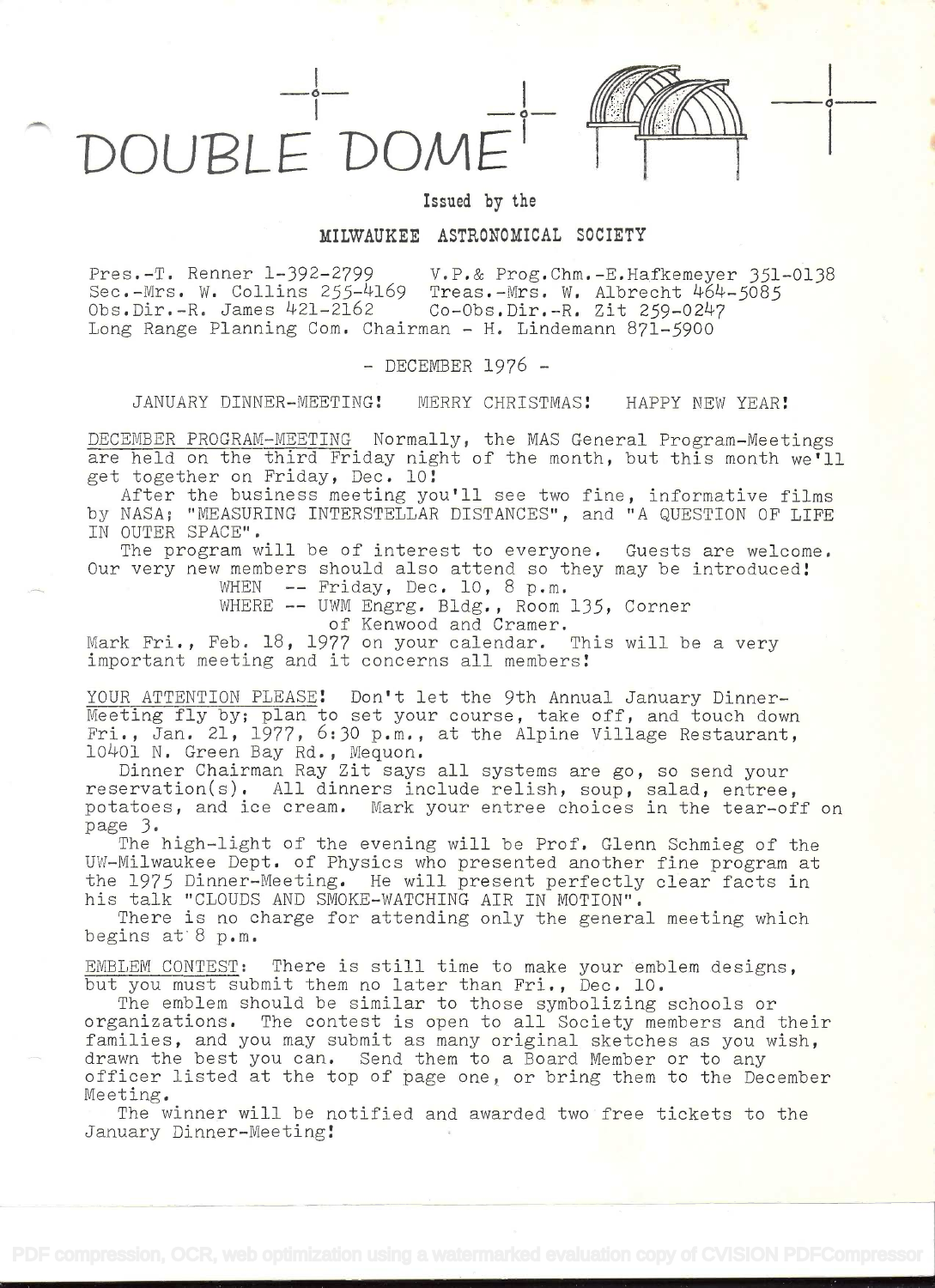LAST CALL: You still have time to pay dues, but hurry, or you'll be dropped. Pay in person at the Dec. meeting, or remit to Treas. Anne Albrecht, 5648 N. 34 St., Milw., Wis. 53209 (464-5085).

NEW VICE-PRESIDENT Mr. Harvey Kuehn has resigned as Vice-President and Program Chairman. He has done a fine job and you can be sure Mr. Edward Hafkemeyer, your new V. P. and Program Chairman, will continue to present more top level programs.

MEETINGS:

- Fri., Dec. 10 -- DECEMBER PROGRAM-MEETING. Members and guests are welcome. 8 p.m., UWM Engrg. Bldg., Room 135.
- Fri., Dec. 17 -- BOARD OF DIRECTORS. Board members will meet at the home of Obs. Dir. Robert James, 5612 5. 41 (421-2162) 7:30 p.m. Wives are welcome.
- STAFF -- Cancelled until further notice,
- RADIO ASTRONOMY -- Watch for further information.

RADIO ASTRONOMY PROGRAM: The Sept., 1976 Double Dome mentioned the start of a radio astronomy program under the leadership of Mr. Rees Roberts,

Monthly meetings are planned beginning in January, so watch this newsletter for further details.

OBSERVATORY KEYS: Are you aware that two types of observatory keys are available to members?

One type requires a \$1.00 deposit. This key allows access to the parking lot, turns off the yard light, and turns on 110 VAC power for your clock drive or other equipment. This key, however, will not allow access to buildings.

The other type of key requires a \$10.00 deposit and a \$5.00/yr. use fee. This key allows access to the parking lot, buildings, and equipment, but can be obtained only by Board approval of a letter of application directed to the MAS President explaining the program or project.

The deposit on either type of key is refunded upon its return. Keys may be obtained from Paul Murn, 10949 W. Stark, Milw.  $(464 - 1539)$ .

HELP WANTED! Dr. Jacques Guertin, a former MAS member would like first hand information, other than literature, from anyone who has used, has owned, or owns a 7" Questam reflecting telescope. If you can help, please contact Dr, Guertin at l-835-2921 (office), l-639-5317 (home), or 5000 Bluebird Lane, Racine, Wis. 53406.

CANADIAN HANDBOOKS should be available at the December or January meetings. If you have ordered a copy and cannot attend either gathering, please call Treas. Anne Albrecht at 464-5085.

SEASON'S GREETINGS: The MAS Officers and Board Members wish everyone a cheery Christmas and a new year filled with good fortune.